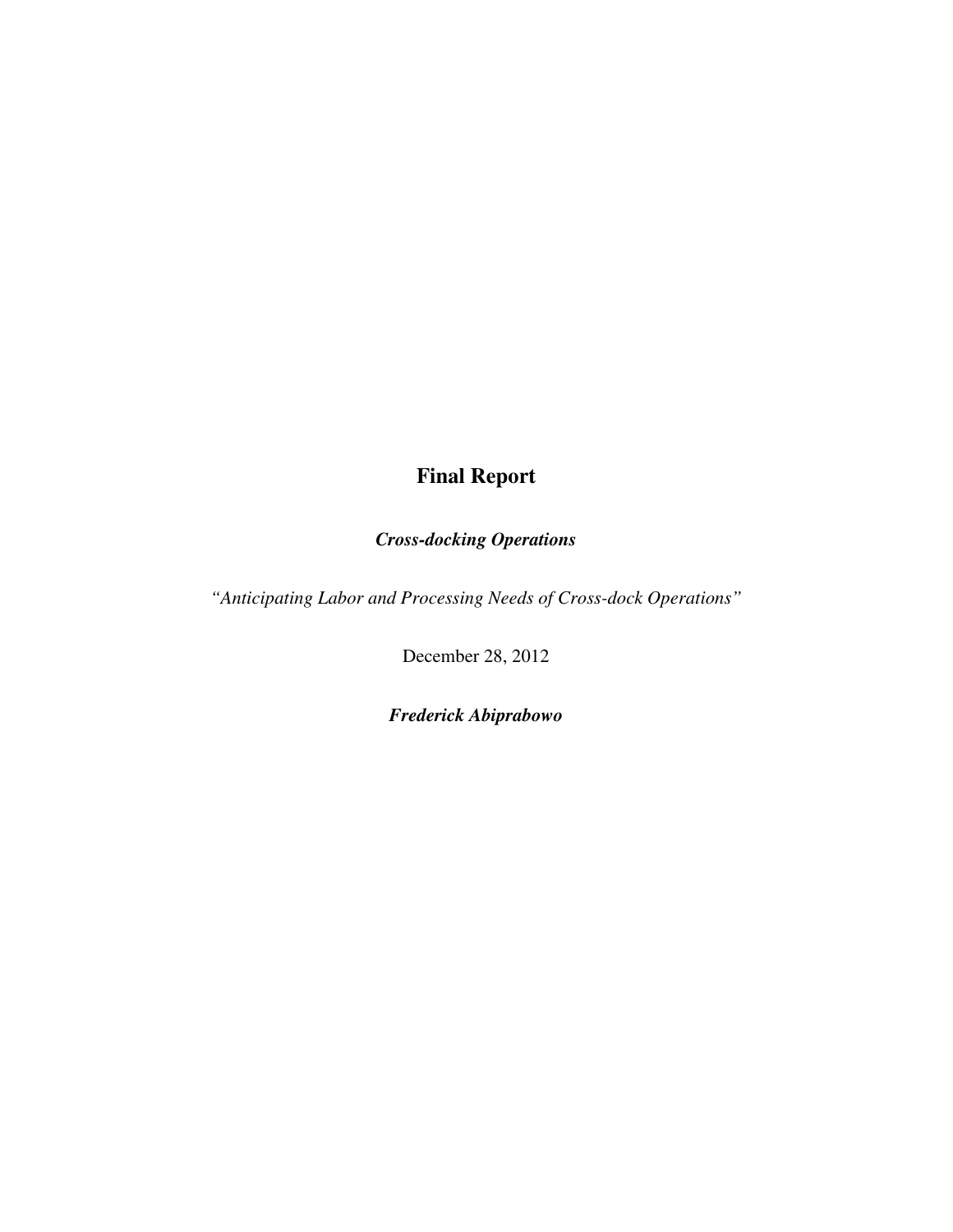# **Table of Contents**

| 1. |      |  |  |
|----|------|--|--|
| 2. |      |  |  |
|    | 2.1. |  |  |
|    | 2.2. |  |  |
|    | 2.3. |  |  |
|    | 2.4. |  |  |
|    | 2.5. |  |  |
|    | 2.6. |  |  |
|    | 2.7. |  |  |
|    | 2.8. |  |  |
|    | 2.9. |  |  |
| 3. |      |  |  |
|    | 3.1. |  |  |
|    | 3.2. |  |  |
|    | 3.3. |  |  |
| 4. |      |  |  |
| 5. |      |  |  |
| 6. |      |  |  |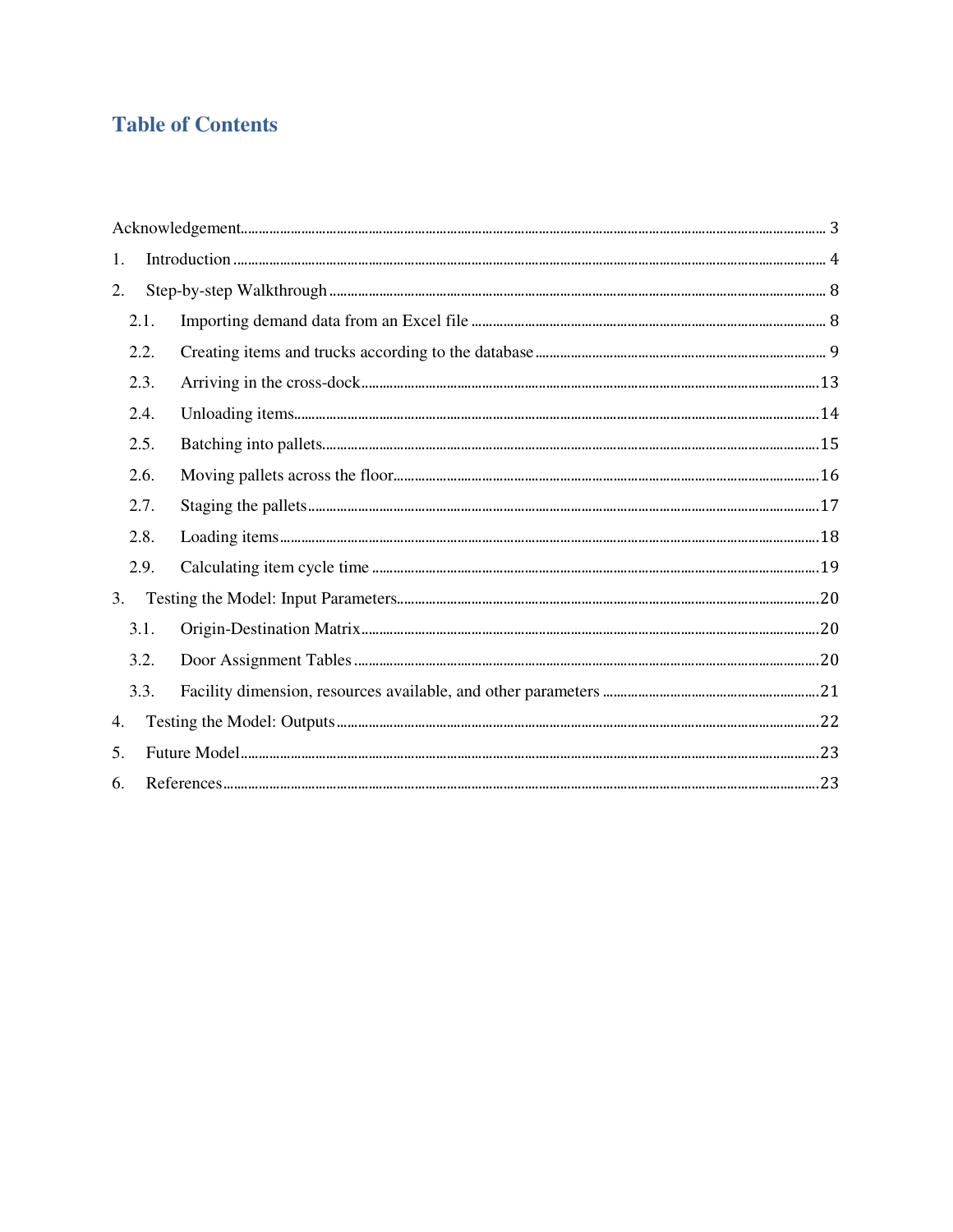### **Acknowledgement**

I would like to express my greatest gratitude to my supervisor Dr. Peter Hahn, whose invaluable guidance, constructive suggestions, and enthusiastic encouragement from the very beginning have enabled me to develop a deeper understanding of the subject. Thank you for giving me the opportunity to work on this challenging, yet interesting research project. I very much enjoyed working with you and it was an honor to have you as my supervisor.

My gratitude also goes to Professor Monique Guignard-Spielberg. This report could not have been written without her kindliness, help, and support. Special thanks of mine should be given to everyone in the Cross-docking Research team whose assistance and ideas were greatly appreciated: Zongze Chen, Yao Xiao, Sarah Murphy, and Mehdi Charfi. I would also like to thank Robin Clark, whose 3-day simulation course helped improve my proficiency in using ExtendSim. Lastly, I wish to thank Imagine That Inc. for providing me such a powerful tool to design simulation models.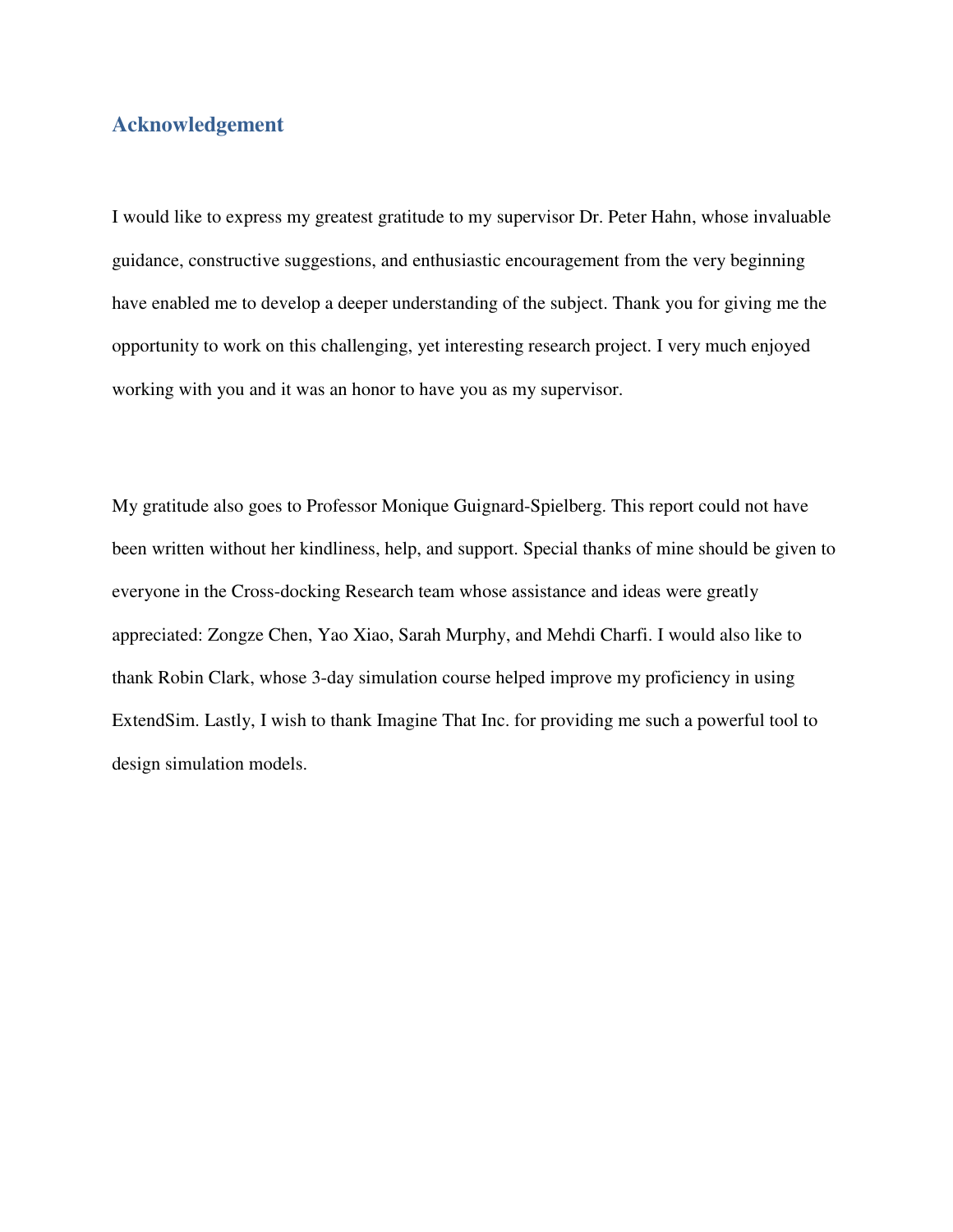#### **1. Introduction**

In the supply chain literature, there are generally three kinds of studies regarding cross-docking: fundamentals of cross-dock, distribution planning, and operations inside the facility. Studies of cross-dock fundamentals take a high-level perspective and discuss the issues of cross-docking in relations to a company's distribution process, management, etc. Apte and Visnawathan [1] presented how cross-docking can improve distribution efficiency while also maintaining customer satisfaction level. Cross-docking can also be viewed as a method in the management of a supply chain [2]. Distribution planning problems pertain to scheduling of trucks, vehicle routing, and network navigation. Kailei Song [3] formulated the scheduling problem as an optimization problem minimizing the time difference between the start and finish of the sequence of jobs. Min Wen et al [4] addressed the variation of the Vehicle Routing Problem known as Vehicle Routing Problem with Cross-docking. Finally, there are many research papers regarding the operations inside cross-docks. The Cross-docking door assignment problem comes into play in finding truck assignments that minimize the distances traveled by forklifts, which can be solved by the formulation of Generalized Quadratic 3-dimensional Assignment Problem [5,6]. Kevin Gue [7] compares different protocols of items staging and proposes pros and cons of each. Zhengping Li [8] designed a product ranking formula that can be used for the sorting process.

Due to high carrying costs of inventory, it is often not possible to stock all the items in a warehouse distribution center. Sending trucks directly from the suppliers to the customers would eliminate the need of warehousing, though this would result in multiple deliveries with substantial transportation costs. To tackle these problems, most suppliers implement cross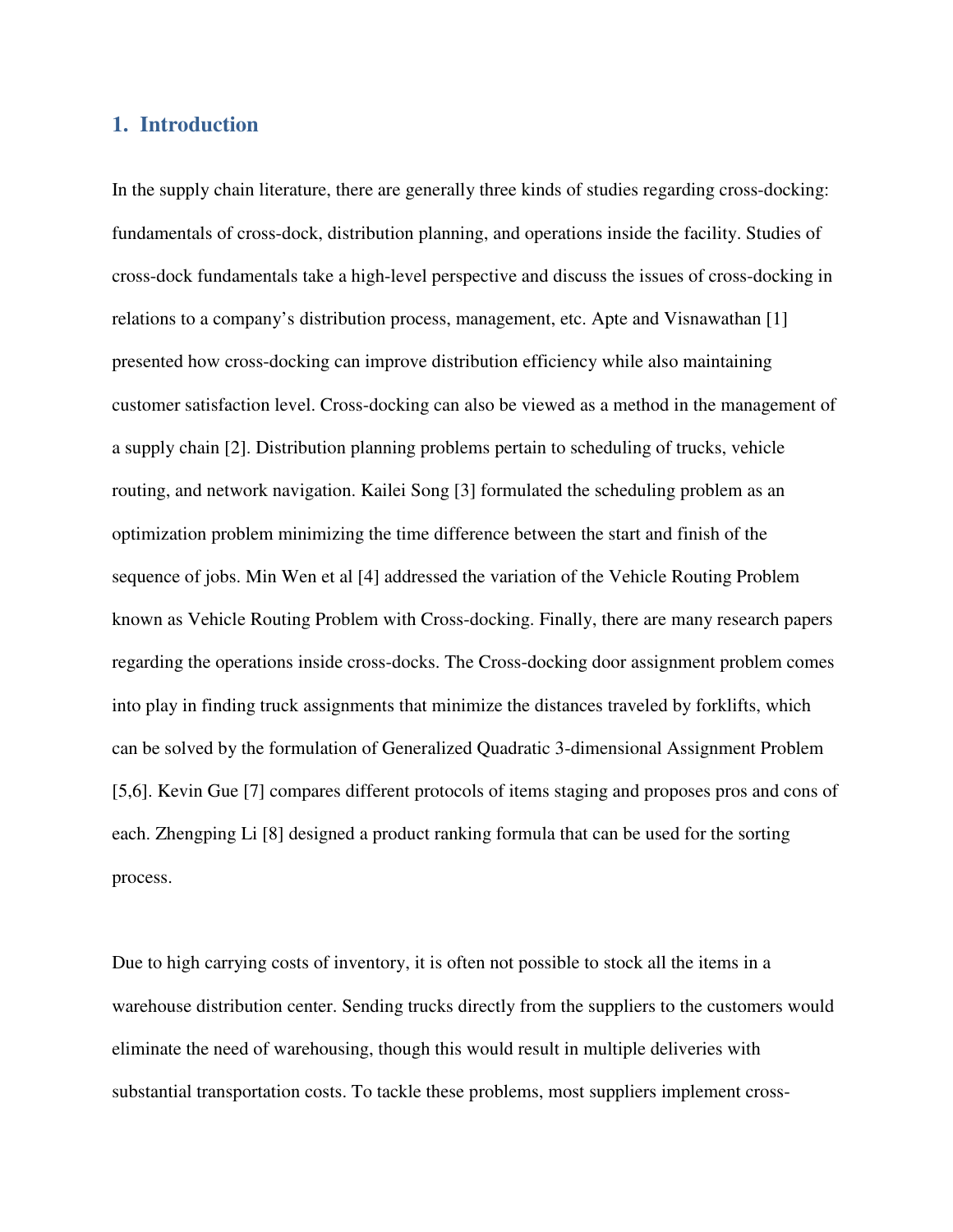docking facilities into their operations strategy due to the fact that cross-docking consolidates transportation while reduces inventory at the same time. Most cross-docks are in the shape of an I—though other exotic shapes such as E, H, or U do exist [9]—and consist of a set of strip doors on one side and stack doors on the other. Incoming trucks from suppliers are assigned to strip doors for the unloading process. On the other side of the cross-dock, there are usually empty trailers sitting on the stack doors ready to be filled with items.

Zongze's ExtendSim CDAP simulation report dealt with the operations inside the cross-docking facility and discussed the formulation of goods movement inside a cross-dock as a GQ3AP. Then, a simulation model was designed after one of the cross-docking facilities of a retail company in New Jersey. This model was then tested to compare the cost of goods movement in two different scenarios: GQ3AP-optimized door assignment and manual door assignment. Based on the results of this test, the scenario with optimized door assignment did yield a lower cost than the one without.

This report continues where the previous report left off and addressed its proposed future plans for the model. Below are the future plans as enumerated in the previous report (in quotation marks), with additional comments after each item.

- A. "Refine Model"
	- 1. "A cross-dock in the real life has far more doors than we build (4-by-4) here. We should make it similar to the real life one."
		- The model has been expanded and now is of the size 120-by-120.
	- 2. "In a cross-dock, the customer truck at the stack door should have a certain capacity."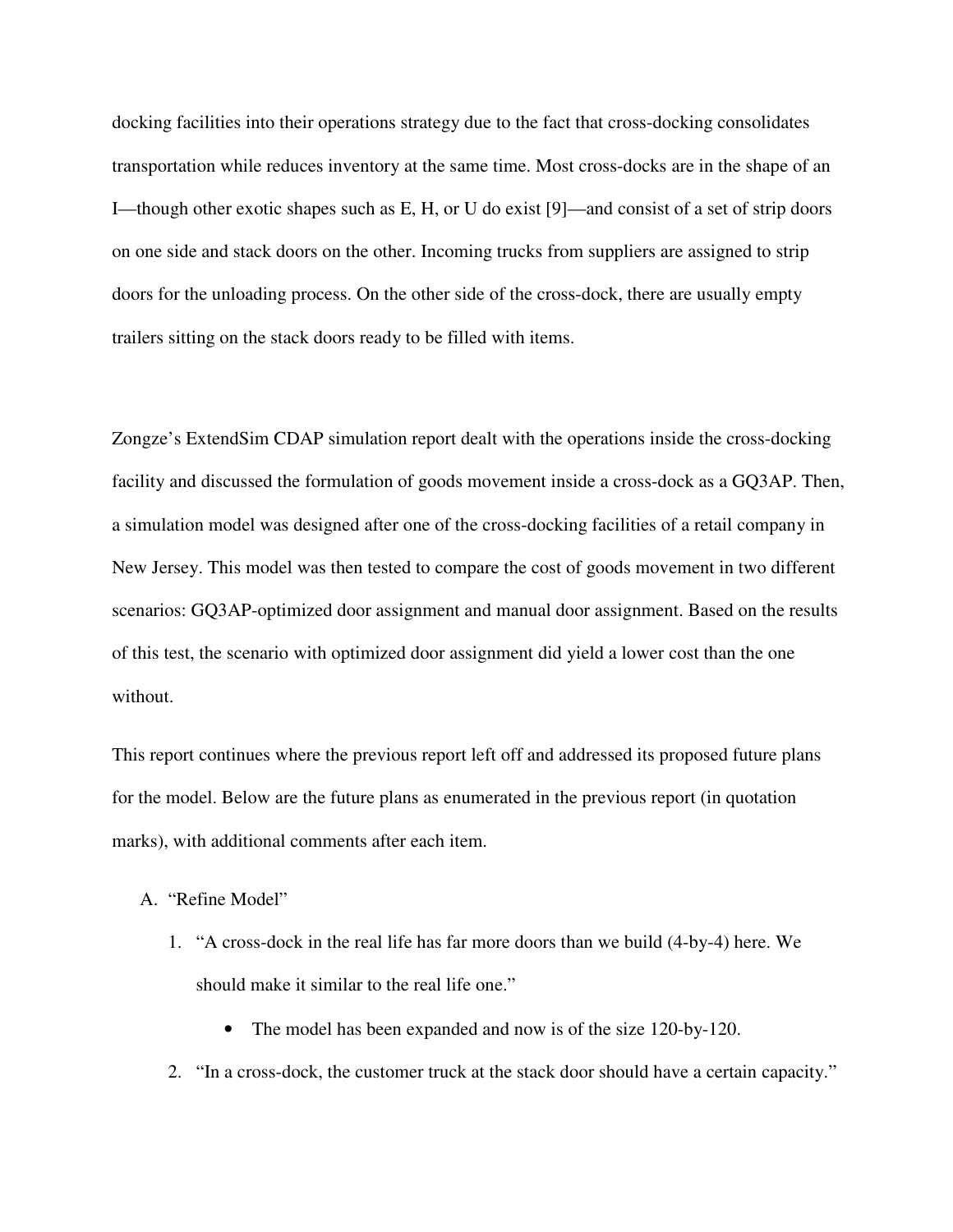- This feature has been added to the current model with the assumed capacity of 2800 cubic feet. Outgoing trucks can only leave the cross-dock when this capacity is reached.
- 3. "In the future work there may exist dynamic batching and dynamic scheduling."
	- The batching process is now done by the items' destination and each batch can contain up to 80 cubic feet of items. The schedule of truck arrival is assumed to be random throughout the day, as no additional information regarding the schedule was made available.
- B. "Expand Model"
	- This was addressed in Part A point 1.
- C. "Experiment with Typical Realistic Simulation"
	- The data used in the current simulation is based on a real, 1-day worth of data given by the said retail company.

In the previous model (see Progress Report #3), items and trucks were created randomly according to a specific set of constraints, as well as the given random distributions. Although this method of creation was useful for experimental purposes, two problems were evident in the model. Firstly, the obtained result was not realistic enough, i.e., the variation of the items sent to the destinations among multiple simulation days was not deemed as significant. This was expected since the creation process was heavily dependent on the constraints and random distributions, and they remained unchanged between multiple runs. Secondly, the model had very limited user interface capabilities. This was a concern as this research is aimed to possibly aide cross-docking floor managers and other occupations alike.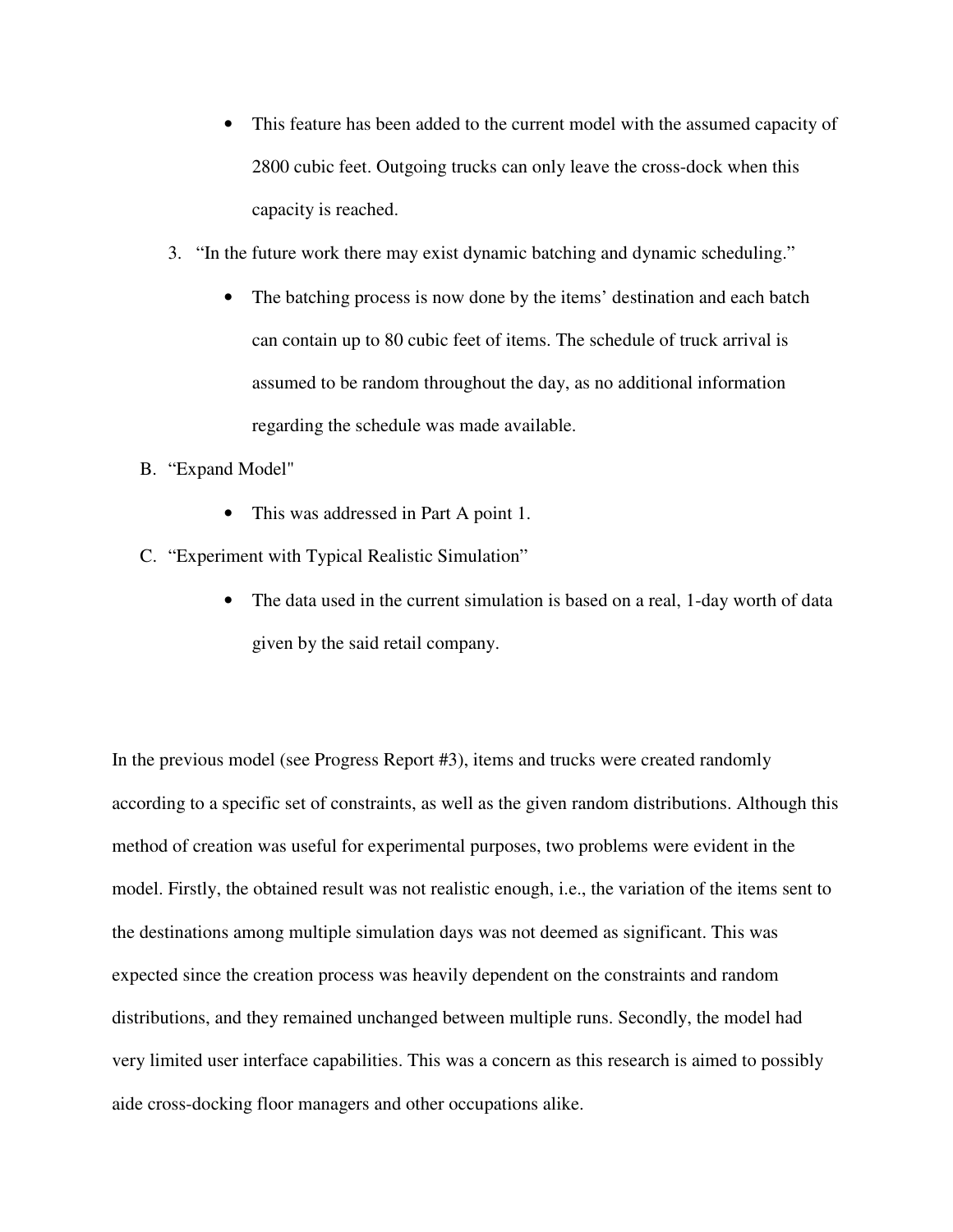With those in mind, improvements and adjustments were made to the model.

The changes since Progress Report #3 include:

- size expansion from 16x16 to 120x120,
- data import from Excel worksheets,
- item and truck creation based on the imported demand data,
- use of ExtendSim database to manipulate data,
- items staging before being loaded to the outgoing trailers, and
- a different logic for items palletization.

This report describes how simulation can be used as a design and validation tool for crossdocking facilities. A step-by-step walkthrough of the model, testing parameters, and its results are included. Finally, some ideas for the future model are proposed.

Note: snapshots of diagrams are included in this report just for clarity. Since the layout of some H-Block/Excel worksheet is normally very large, the diagrams here are only small, cut-off fragments that constitute a bigger one. Thus, some blocks, words and connections in each diagram may seem incomplete or disconnected.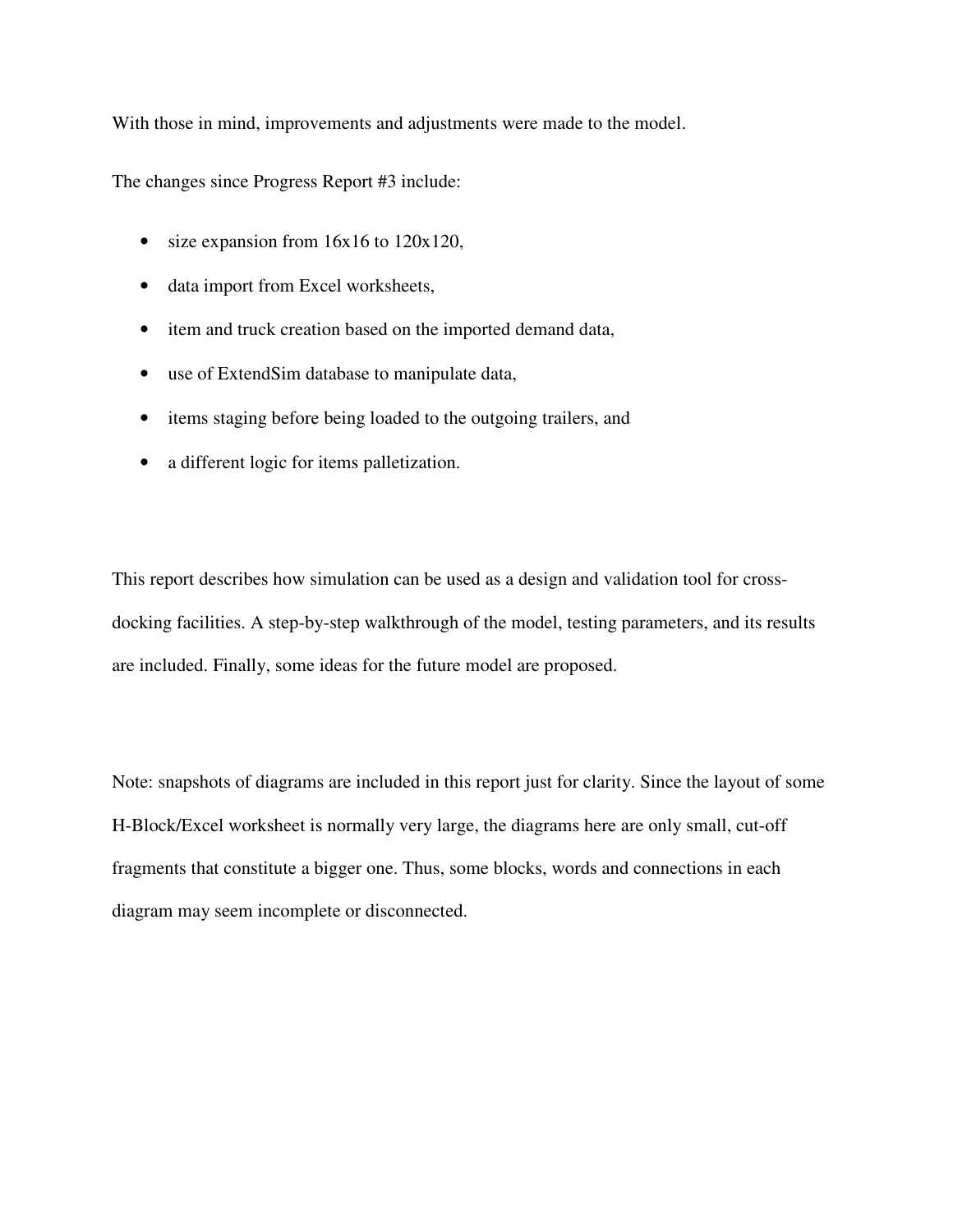# **2. Step-by-step Walkthrough**

|   | А | В | ◠<br>◡ | D               | Е              | F     | G              |   | А  | B |        |  |
|---|---|---|--------|-----------------|----------------|-------|----------------|---|----|---|--------|--|
|   |   |   |        |                 |                |       |                |   |    |   | Demand |  |
| o |   |   |        |                 |                |       |                |   |    |   |        |  |
| з |   |   | 1600   | $\vert 0 \vert$ | $\overline{0}$ | 0     | 01             | 3 |    |   |        |  |
| 4 |   |   | 1000   | 0               | 0              | 0     | $\overline{0}$ | 4 |    |   |        |  |
| 5 |   |   | 0      | 0               | 0              |       | 0 1000         | 5 | 3  |   |        |  |
| 6 |   |   | 0      | 0               | 0              | 0     | 0              | ь | 4  |   |        |  |
|   |   |   | 0      | 0               |                | 0 875 | 0              |   | 5  |   |        |  |
| 8 |   |   | Ū      | 0               | Ω              | n     |                | 8 | 6. |   |        |  |

#### **2.1. Importing demand data from an Excel file**

*Fig. 1: Items schedule sheet* Fig. 2: Demand satisfiability

Before the simulation can run, an Excel file containing the demand schedule for the day has to be present. The size of the table is 50x50 (50 origins and 50 destinations) and the data points are presented with origins as the X axis and destinations as the Y axis. The demand values shown on this sheet are in cubic feet, which will be represented as the volume property in the simulation. This will be explained in more details later. In addition, there is also a sheet that keeps track whether the demand  $(X \text{ axis})$  for a particular destination  $(Y \text{ axis})$  is satisfied. At the start of the simulation, these values are set to 1 (destination still waits for items). Later, when all the demanded items of the destination have been sent, the demand value will change to -1 (do not send items to this destination anymore). These sheets are then imported to the model as the ExtendSim internal database.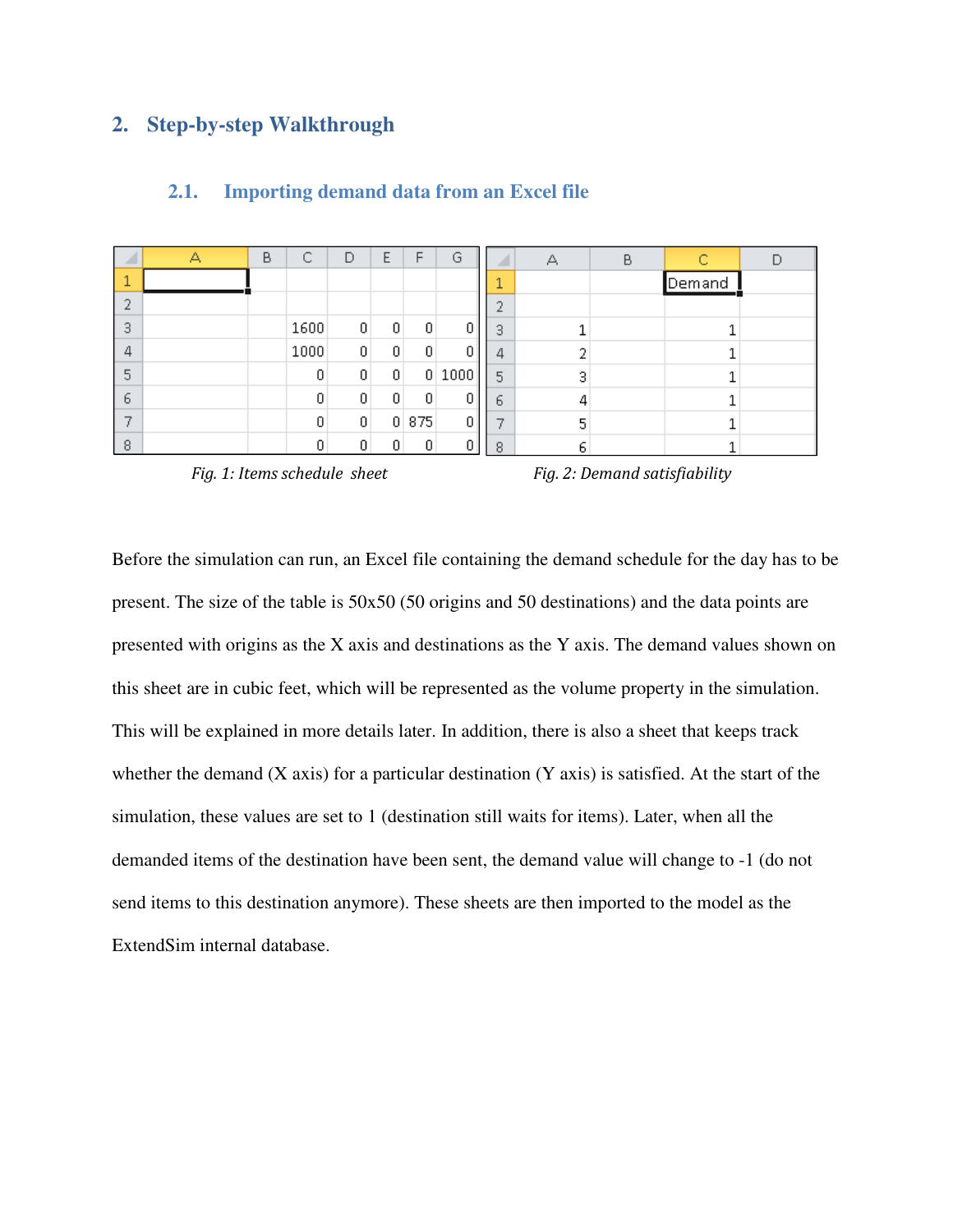| Record #       |      | 2  | з   | Field 4 | Field 5 | Record # | Field 1 |
|----------------|------|----|-----|---------|---------|----------|---------|
| 11             | 1600 | n  | 0   | 0.00    | 0.00    |          | 1.00    |
| 2              | 1000 | Ũ. | o   | 0.00    | 0.00    |          | 1.00    |
| 3              |      | Û  | Ũ.  | 0.00    | 1000.00 | 3        | 1.00    |
| $\overline{4}$ |      | û  | o   | 0.00    | 0.00    | 4        | 1.00    |
| 5              |      | n  | 0.  | 875.00  | 0.00    | 5        | 1.00    |
| 6              |      |    | Ũ   | 0.00    | 0.00    | 6        | 1.00    |
| 7              |      | n. | 0   | 0.00    | 1000.00 |          | 1.00    |
| 8              |      |    | Ũ.  | 0.00    | 0.00    | 8        | 1.00    |
| 9              |      | Ũ. | D.  | 0.00    | 0.00    | 9        | 1.00    |
| 10             |      | n  | 450 | 0.00    | 0.00    | 10       | 1.00    |
| 11             | 750  | n  | D.  | 0.00    | 0.00    |          | 1.00    |
| 12             |      | Ũ. | o   | 0.00    | 0.00    | 12       | 1.00    |

*Fig. 3 and 4: The Excel sheets after being imported as ExtendSim DB* 

### **2.2. Creating items and trucks according to the database**



*Fig. 5: "Create Trucks and Items" H-Block* 

The red alphabets shown above represent the important points of the creation process, which are ordered sequentially. The explanations provided below correspond to these letters. In addition,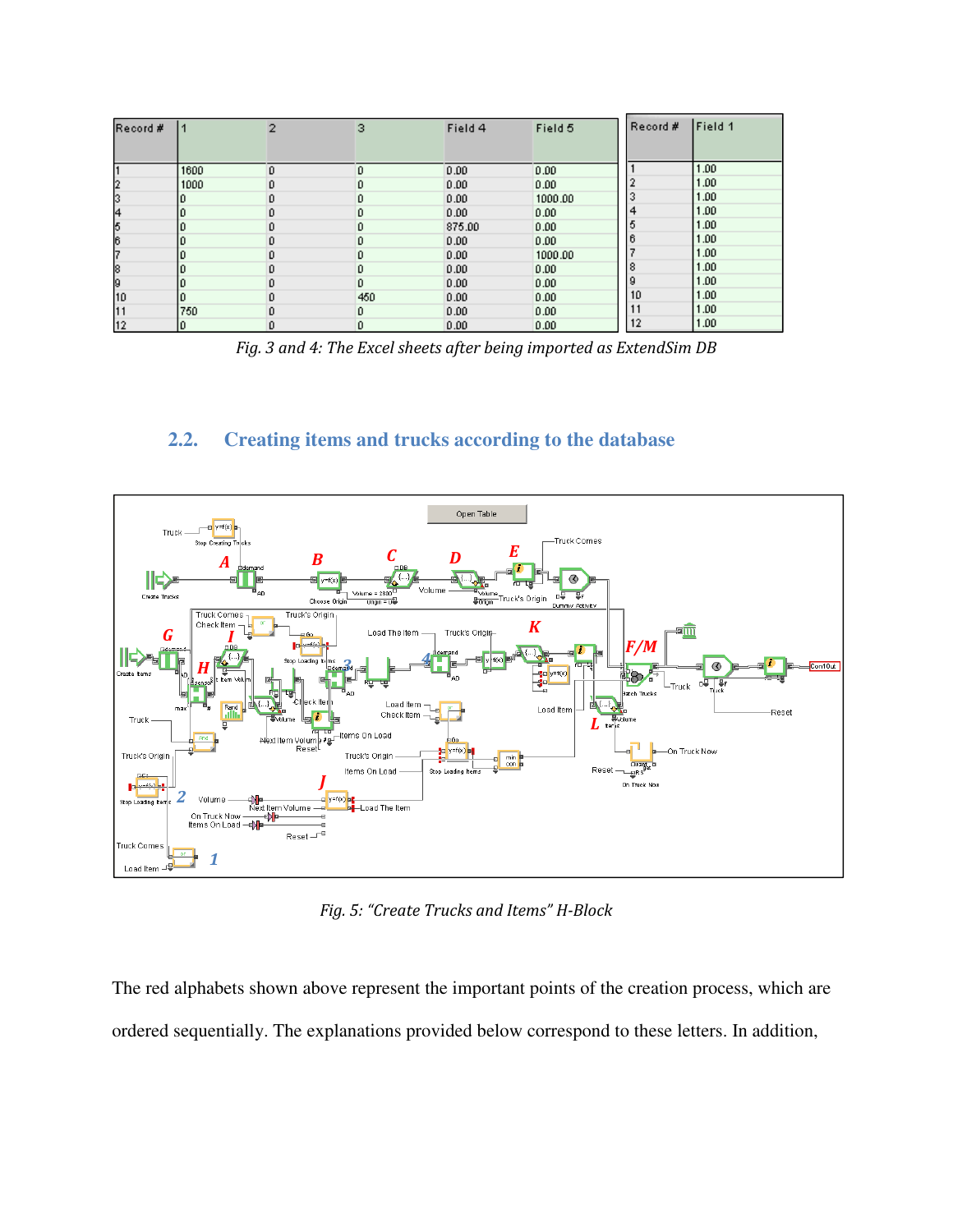the numbers in blue on the diagram facilitate the reader in locating the blocks in interest, though they do not represent an additional step in the process.

A. Trucks are created infinitely, but the create block is directly linked to a demand gate. An equation block is feed into the demand gate. The logical table representation of the block is:

| Truck variable         | Check demand on Figure 4                      | Demand    |
|------------------------|-----------------------------------------------|-----------|
|                        |                                               | gate      |
| 1 (a truck is present) |                                               | 0 (close) |
| 0 (not present)        | 1 (at least one destination still has demand) | 1 (open   |
| 0 (not present)        | -1 (no more demand)                           | 1 (open)  |

*Fig. 6: Logical table for point B* 

- B. An item equation block chooses a random destination on *Figure 4* whose value is 1.
- C. The truck is assigned a volume. In this case, the value is the constant 2800.
- D. The volume and origin of the truck are stored in the variables *Volume* and *Truck's Origin*, respectively.
- E. This information block is used for counting how many trucks are created for that day. Also, the "passing" of the truck is stored in the variable *Truck Comes*.
- F. The truck goes to the batch block. The presence of the truck in this block is stored in the variable *Truck*.
- G. Like trucks, items are created infinitely and the create block is linked to a demand gate as well, but with a much stricter set of constraints. Let's start from the very outer part of the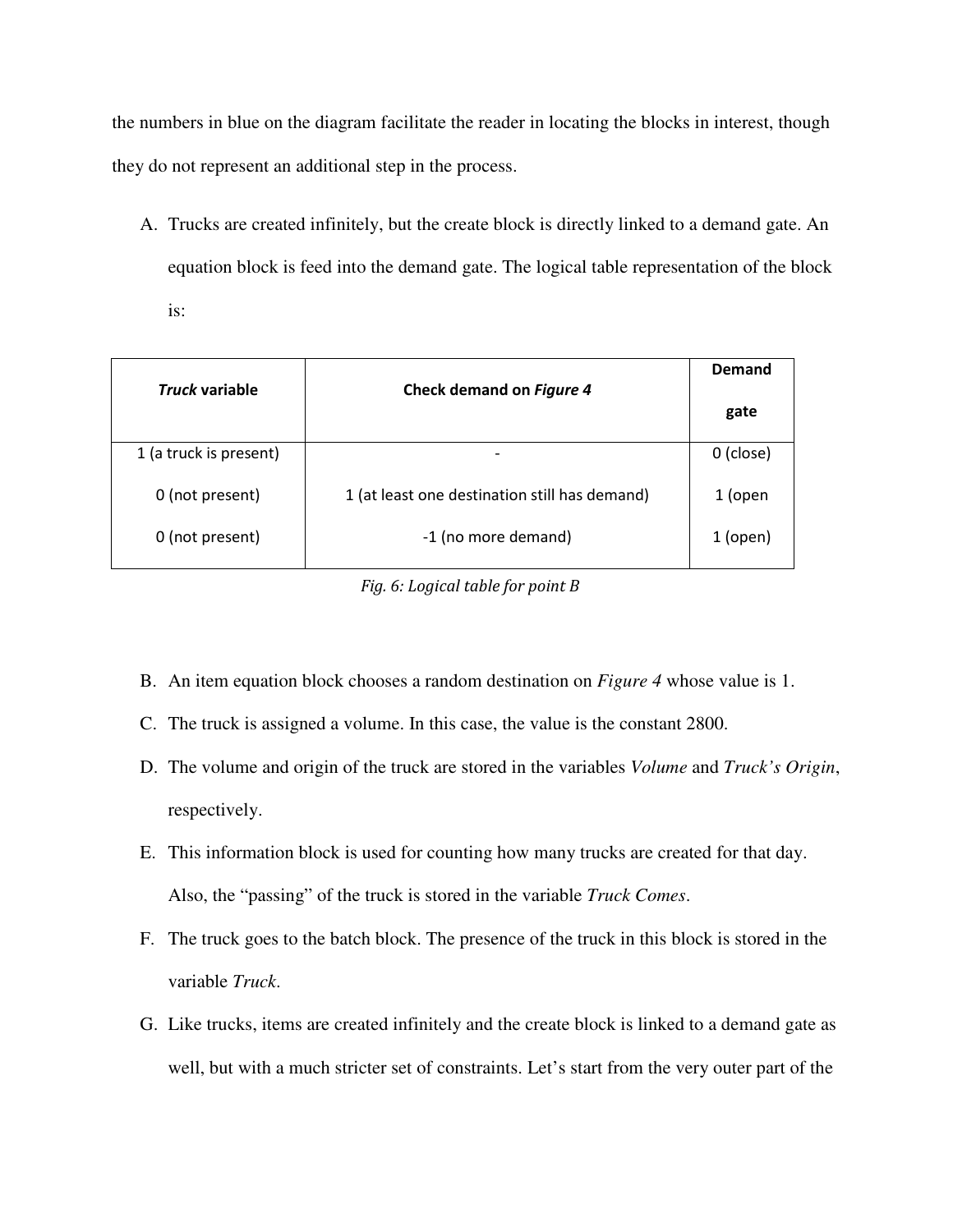blocks that feed into the demand gate: the "Or" block (*number 1*). Since this block goes to the "Go" input of the "Stop Loading Items" block (*number 2*), the latter block calculates its equation only if one of the former block's inputs is detected. The equation itself determines if there is no more demand for the given truck's destination, i.e., there is no combination of X (the destination of the item to be created, ranging from 1-50) and a fixed Y (the given truck's origin) such that the value for any point  $(X, Y)$  is greater than 0 on *Figure 3*. The values on *Figure 3* can indeed be all less than or equal to 0 within a given row (the exact case when a particular origin has fulfilled all its shipments), as they will later be decremented by volume of each item created for the truck.

- H. Area gating from this point up to  $F$ ; this ensures that only one item may be present in this area at a time.
- I. The item is assigned a volume, which can be 1, 2, or 6. These values are all equally likely.
- J. For simplicity, this part also includes all the related value blocks that are connected to block explained in part *F*. The main purpose for these blocks is to check whether the incoming item should be loaded into the current truck. The resulting output is the batching size and it is the minimum of two disparate values depending on different scenarios: origin demand is satisfied or truck capacity is filled. The former checks the demand table for the given origin and outputs the current batching size if all the demand is satisfied. Otherwise, it outputs an arbitrary large number. The corresponding demand gate that opens the way for items to go through is block *number 3*. On the other hand, the latter keeps track of the current items volume in the truck and outputs the current batching size if the truck's capacity is exceeded should it load the next item. Similarly, it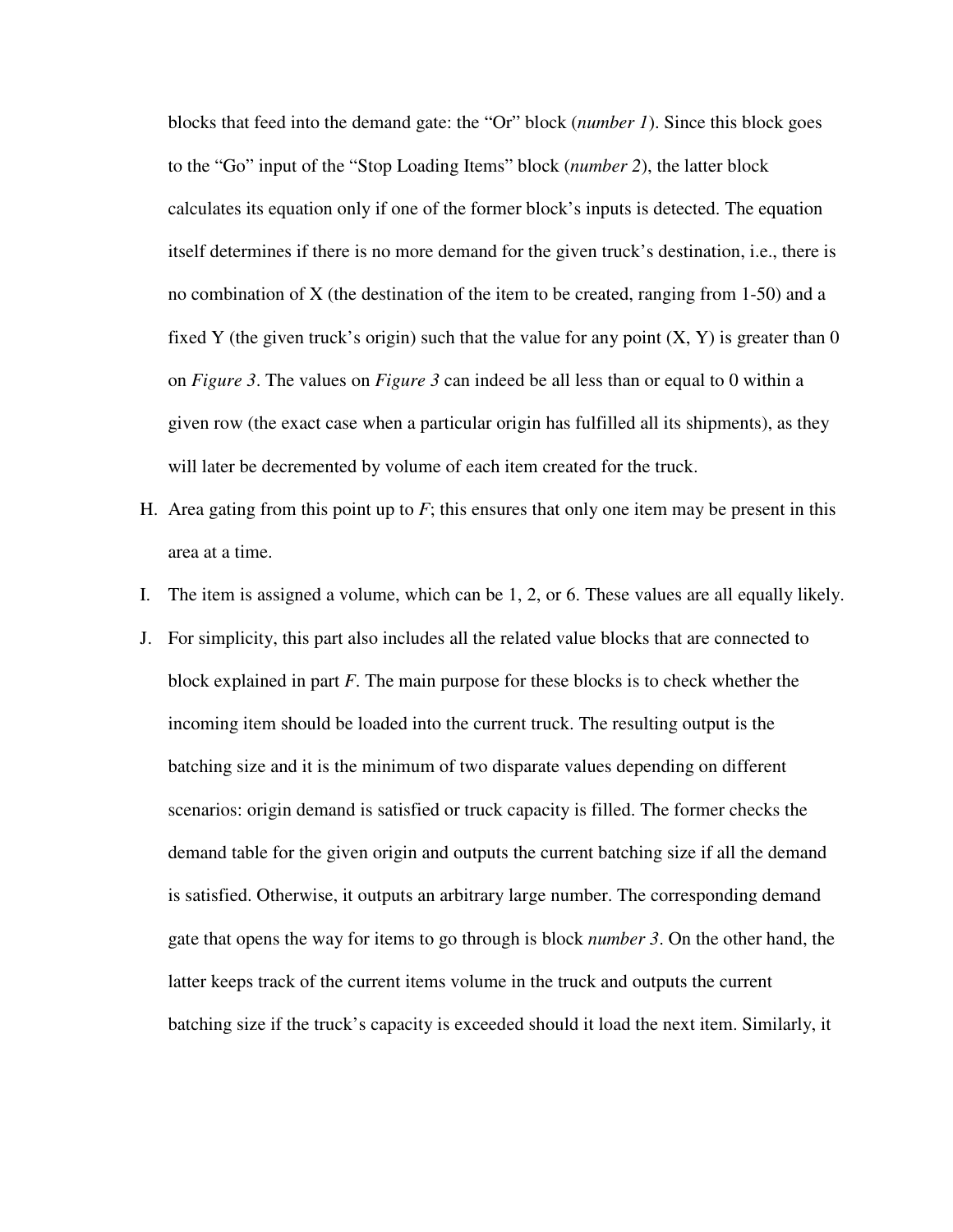outputs an arbitrary large number otherwise. The corresponding demand gate is block *number 4*.

- K. This block carries out the database updating process for each item that passes through. For example, there is an item with volume 2 and destination 1 for truck with origin 3 and the current demand value in the corresponding coordinate  $(1, 3)$  is 1600. Then this process decrements said value is decremented by 2, that is, it becomes  $1600 - 2 = 1598$ . Moreover, if all the demand is satisfied for a given origin, then this process will also change the origin's value on *Figure 4* to -1.
- L. This block keeps track of the total volume of items in the truck.
- M. The item proceeds to the batch block. The truck and items batch together and leave the block if the origin's demand is satisfied or truck reaches its capacity.

In other words, the items and truck process can be explained as follows. First, a truck is created with a volume of 2800 and a random origin (from 1 to 50) whose demand is still 1 on *Figure 4*; a truck would never be created for an origin whose demand is already -1 (satisfied). Now, the items may be created. The destination of the item is obtained from the X axis on *Figure 3*—with the given truck's origin as the Y axis—for which the value of the coordinate is larger than 0. Afterwards, the item is assigned a volume (equally probable between 1, 2, or 6). The item may be loaded to the truck if one of these 2 cases holds: demand is not satisfied or truck has not reached its capacity. Then, this item creation process continues until one of the aforementioned cases is violated. At this point, the truck (filled with items) leaves the H-Block and another truck is created. Truck creation repeats until the demand for all destinations is satisfied, meaning that all values on *Figure 4* are -1s.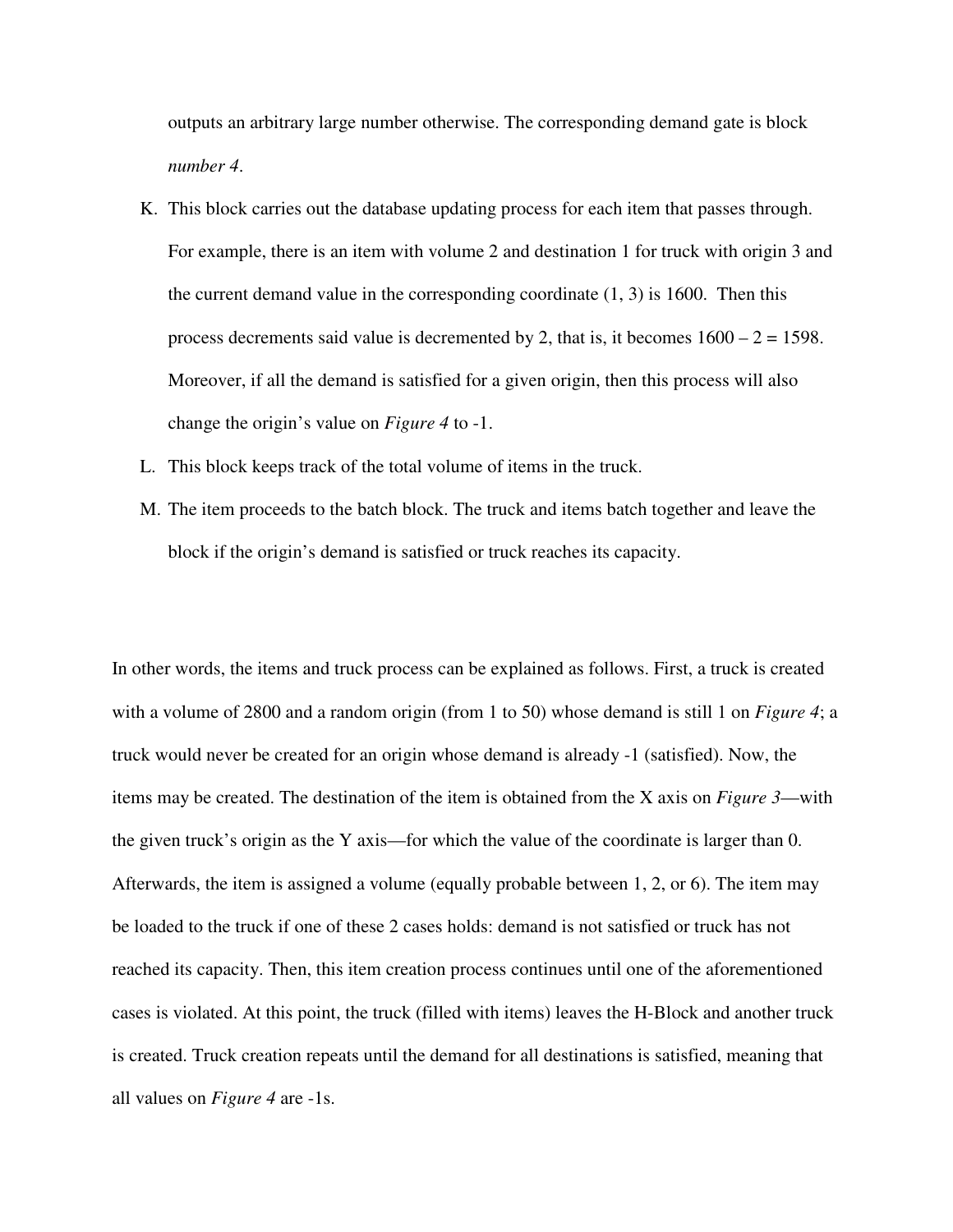# **2.3. Arriving in the cross-dock**



*Fig. 6: Model Overview* 

- A. This "Create Trucks and Items" H-block outputs trucks filled with items.
- B. Trucks then proceed to their respective inbound doors, which can be randomly assigned or predetermined.
- C. An H-block of inbound doors. There are 120 inbound doors in the current model. The unloading process of trucks will be explained more in detail in the next section.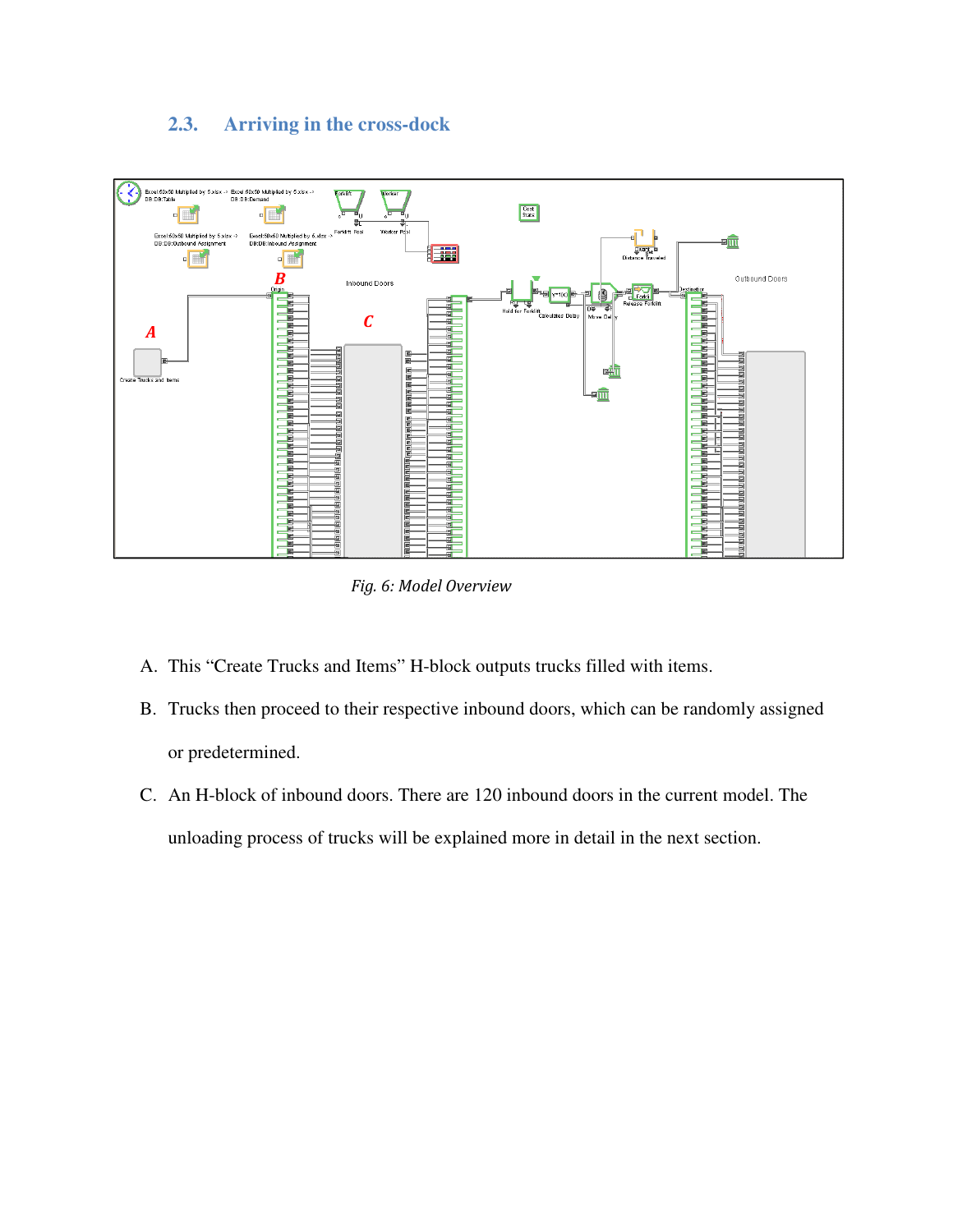#### **2.4. Unloading items**



*Fig. 7: Inbound Door Part 1* 

- A. An adequate amount of resources—in this case, workers—is required to unload a given truck. Otherwise, the truck has to wait in the queue block until resource is available.
- B. Demand gate closes if there is a truck that is being unloaded at the given moment; it opens otherwise.
- C. The truck is unbatched and it is ready for the unloading process.
- D. The truck waits until all its items are unloaded, and only until then the following demand gate (*number 1*) opens. Also, only 1 truck can be present and be unloaded at a given door at a time.
- E. Items are unloaded one by one and are sorted by destination in order to facilitate the palletizing process later.
- F. After all the items are unloaded, demand gate (*number 1*) opens and the used resources are released.
- G. The truck exits the simulation.
- H. The items follow the path to the palletizing process.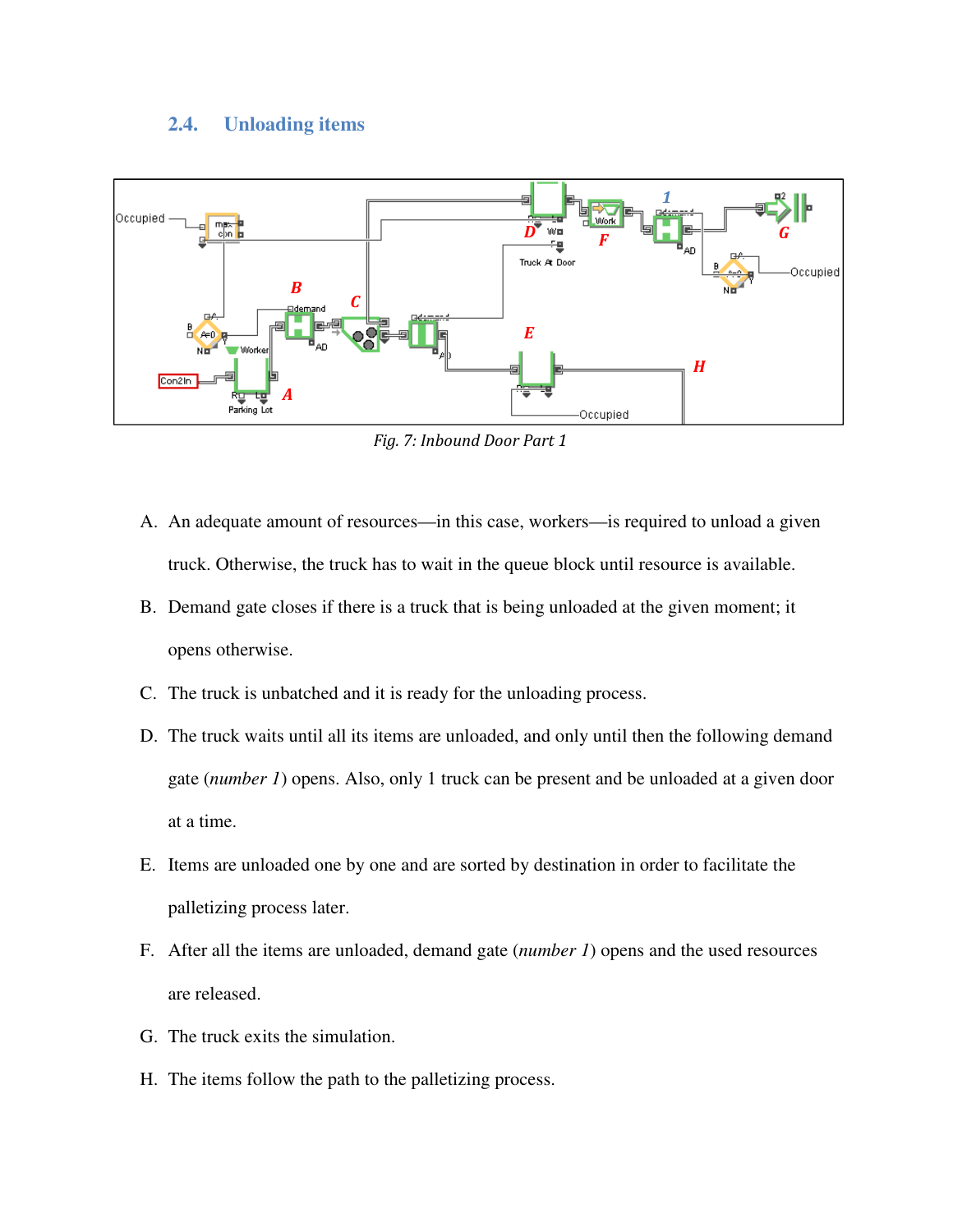#### **2.5. Batching into pallets**



*Fig. 7: Inbound Door Part 2* 

- A. Since each pallet has to contain items going to the same destination, this queue block sorts the items by destination in order to facilitate the palletizing process later on.
- B. The accompanying equation blocks here are similar to the ones used to fill the trucks depicted in *part J section 2*. That said, two adjustments were made. The first one is that the capacity is now 80 cubic feet, which is the assumed maximum capacity for each pallet. The second one is the introduction of the variable "Current Destination," which tracks the current destination of the items being palletized. Following from the previous step that the items are sorted by destination, the change of Current Destination signifies that there are no more items going to that particular destination. Therefore, the pallet shall proceed even though it has not reached its capacity yet.
- C. A delay is applied to every item and is proportional to the item's volume, i.e., the larger the item, the longer the delay will be.
- D. There are two routes in this Select Item Out block. The upper route opens when the number of items in the current pallet is exactly zero. The destination of the first item that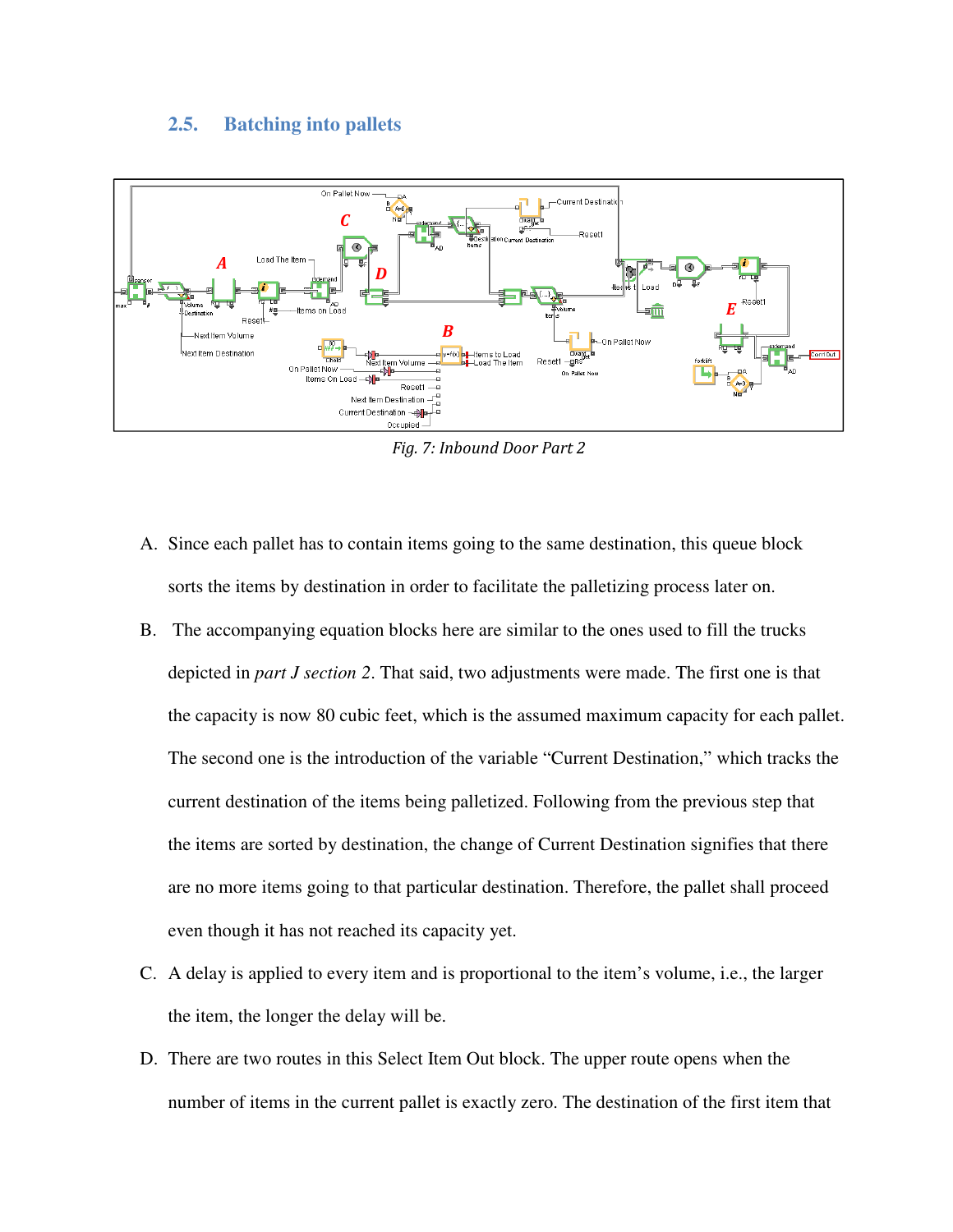goes through the very route is recorded in a Holding Tank as Current Destination. At this moment, the variable Current Destination is already known, the item in the pallet is not zero, and thus the upper route closes. The subsequent items (with the same destination) then go through the lower route and fill the pallet. As mentioned in *part B* above, the pallet proceeds given that either one of these conditions is met: the pallet's capacity is reached or there are no more items going to the destination recorded in Current Destination.

E. Pallets wait in this queue block until there are enough resources (in this case, forklifts). If so, they are ready to be moved across the floor.

### **2.6. Moving pallets across the floor**



*Fig. 8: Model Overview revisited*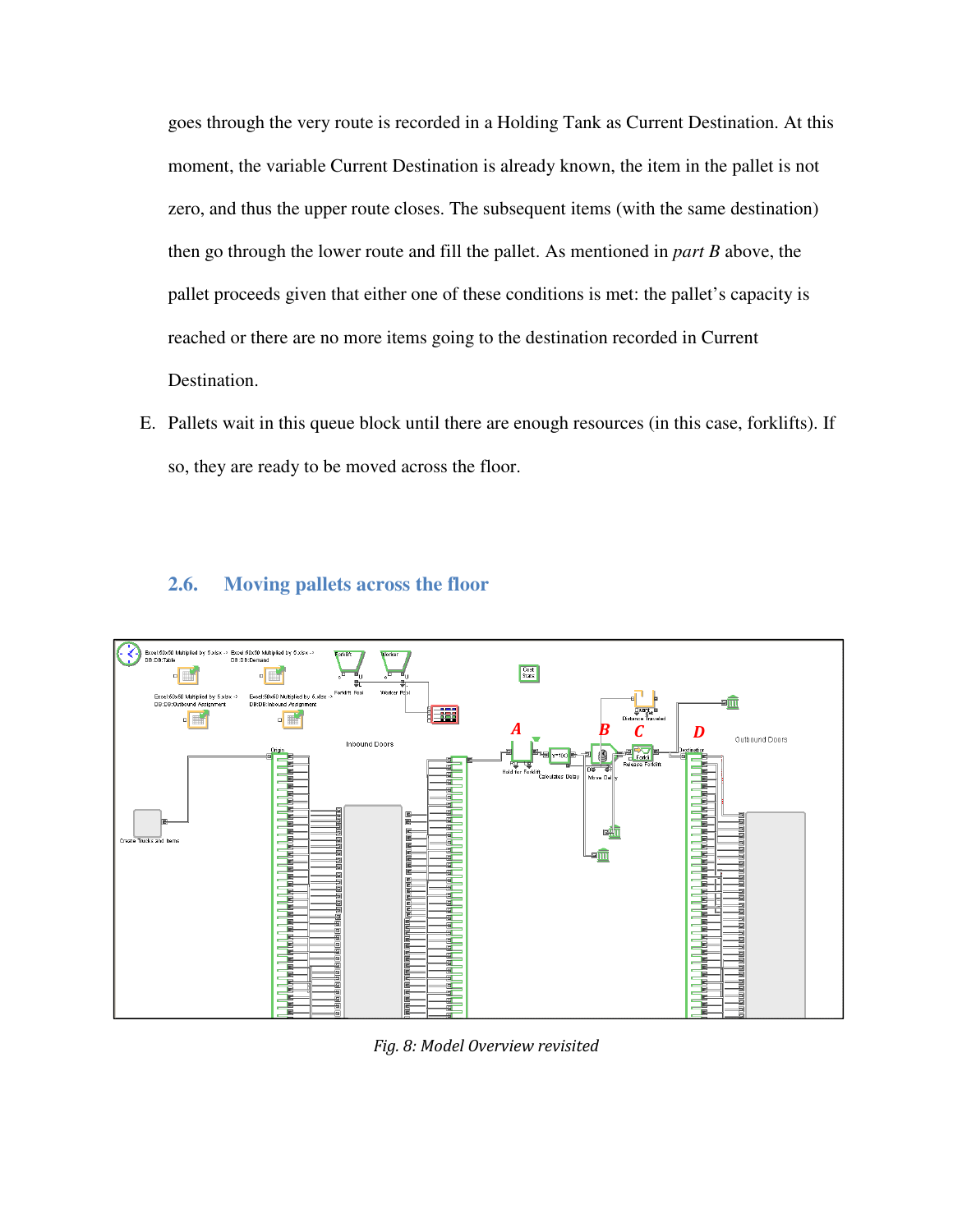*Figure 6* from *section* 3 is reproduced above for your convenience.

- A. The pallet has to wait until at least a forklift is available.
- B. A delay is applied to each pallet, which is calculated as the time required for the forklifts to move from the inbound door to the outbound door using the Manhattan distance.
- C. The forklift resource is released back to the resource pool.
- D. The pallet now is distributed to its corresponding outbound door.

# **2.7. Staging the pallets**



*Fig. 9: Staging* 

- A. Currently each inbound door can hold staged items going to 4 different destinations. Each pallet is staged together with other pallets of the same destination.
- B. The staged pallets are released if there are 36 pallets of the same destination in order to ensure that they altogether have 3000 cubic feet of volume.
- C. Once the condition in *B* is satisfied, this demand gate opens and lets the items proceed to the loading process.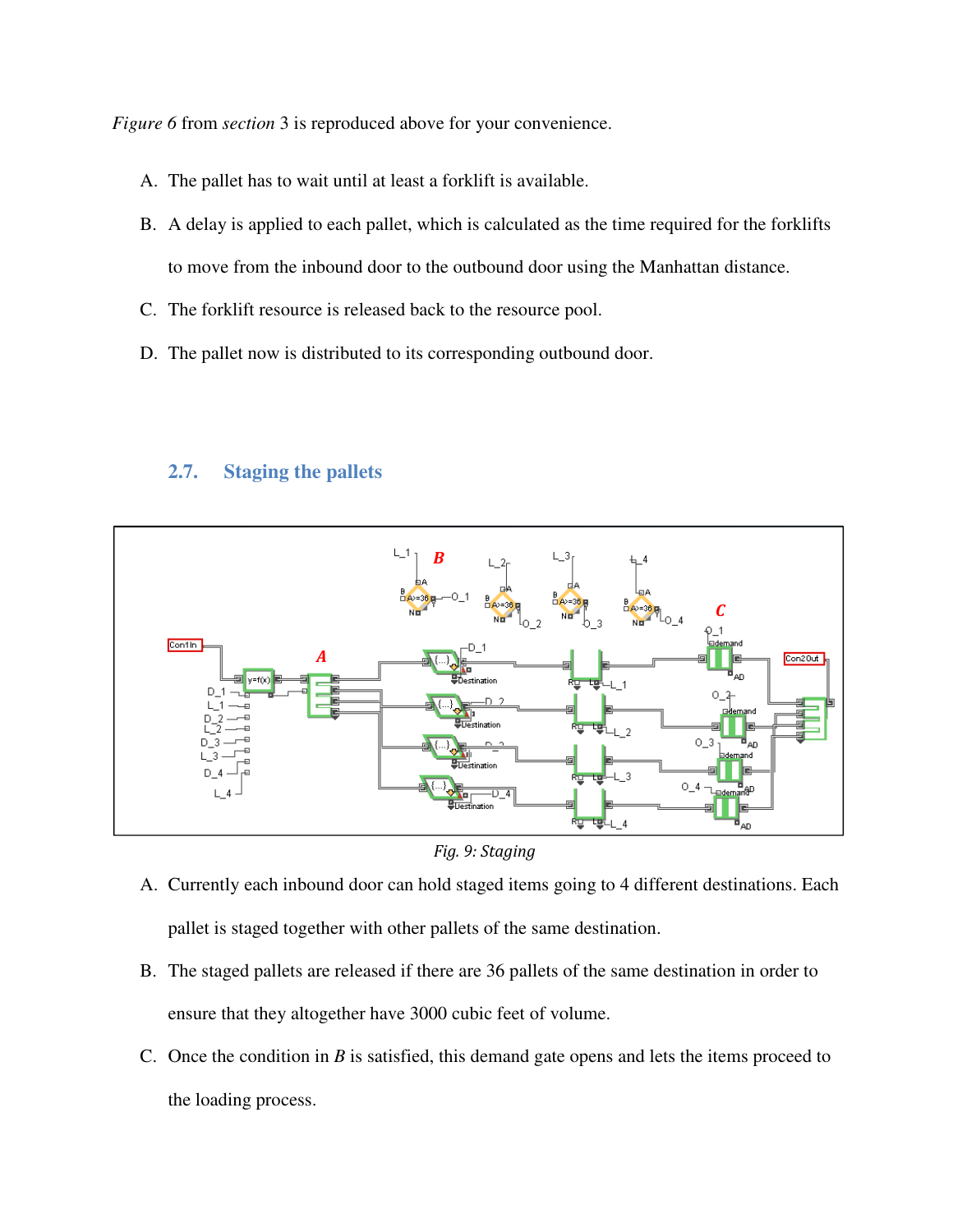### **2.8. Loading items**



*Fig. 9: Outbound door* 

- A. Each pallet is unbatched back into items.
- B. If no worker is working on the loading process, the item proceeds to the Call Resource route, which will then in turn call a worker. Otherwise, the item proceeds to the Resource Available route, which will add the item to the queue of items the worker is working on.
- C. The Call Resource route waits until at least a worker is available.
- D. The items are ready to be loaded to the truck as long as there is a truck on the outbound door.
- E. A delay is applied to every item, which is directly proportional to the item's volume.
- F. Once the truck has hit its capacity, i.e., 3000 cubic feet, the truck and its items are batched together.
- G. The truck exits the facility.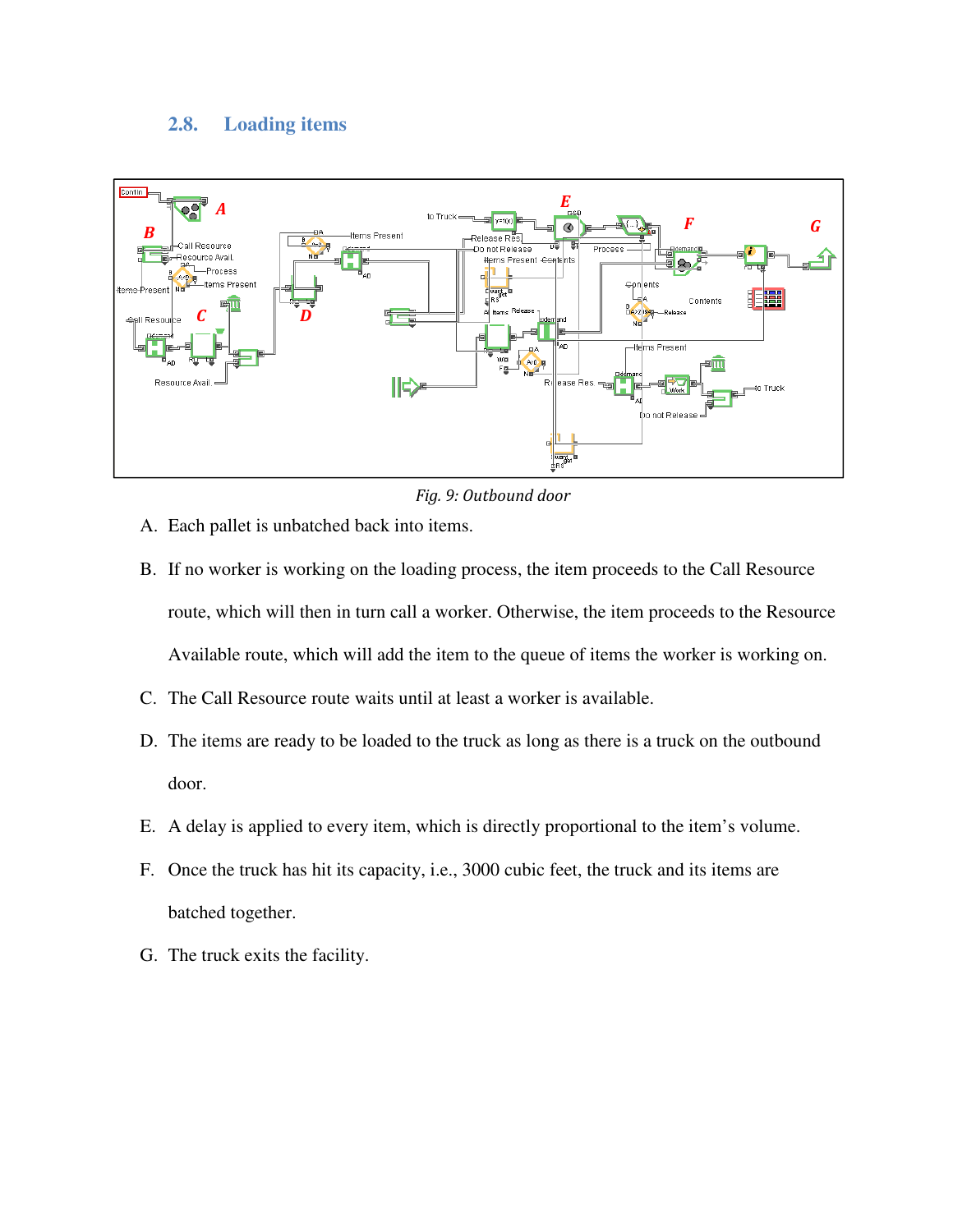# **2.9. Calculating item cycle time**



*Fig. 10: Cycle item calculation* 

- A. Each truck exiting the simulation is caught by this Catch block.
- B. A variable called FinishTime is assigned to the truck and all the items contained in it.
- C. The truck is unbatched to items and an empty truck, the former of which proceeds to the next steps while the latter exits the simulation.
- D. The cycle time of each item is calculated by taking the difference between the variables FinishTime and the StartTime.
- E. This block takes and records the average of cycle times of all the items exiting the facility.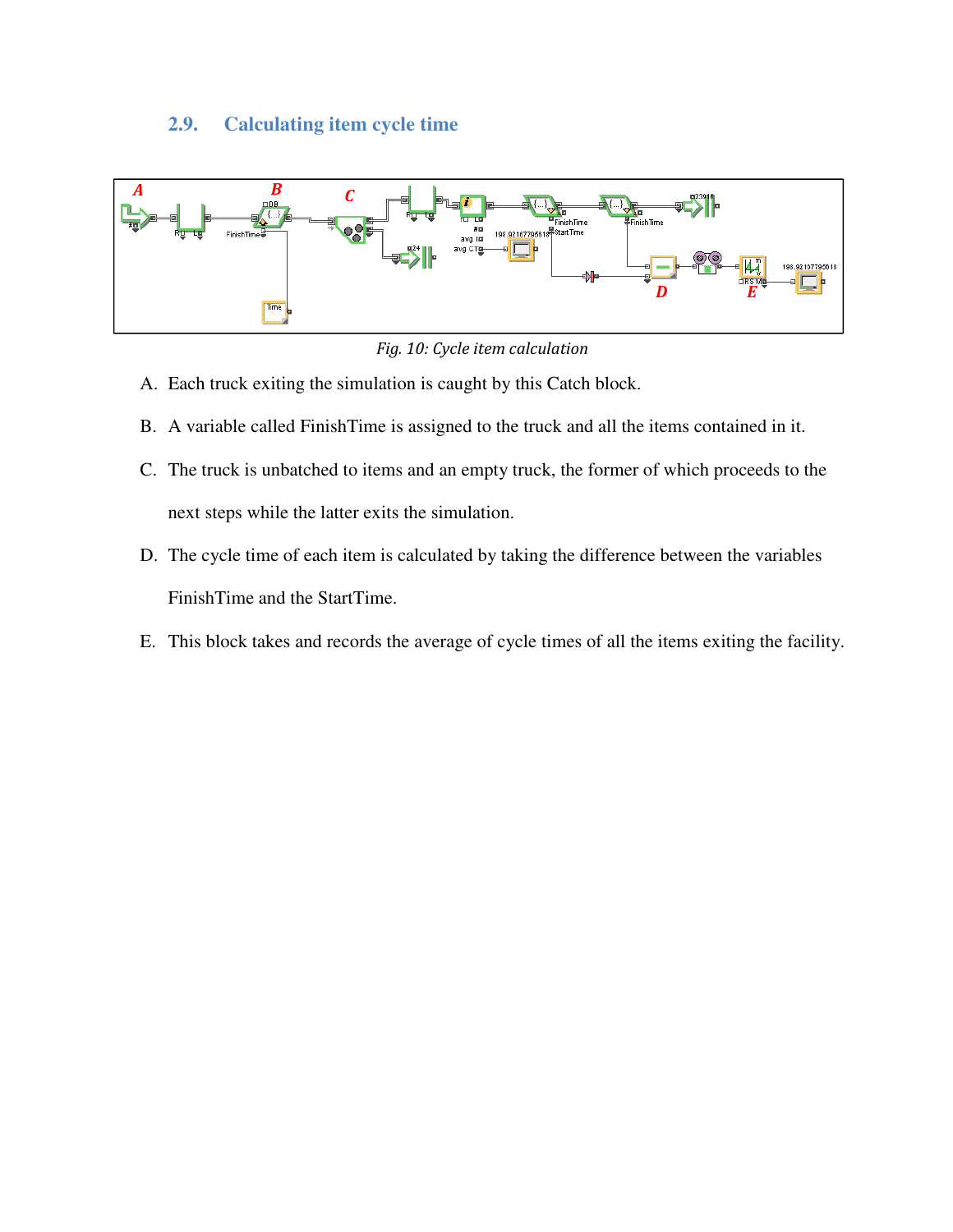# **3. Testing the Model: Input Parameters**

### **3.1. Origin-Destination Matrix**

|                | Δ | В | С    | D | E | F   | G    |
|----------------|---|---|------|---|---|-----|------|
| $\mathbf{1}$   |   |   |      |   |   |     |      |
| $\overline{2}$ |   |   |      |   |   |     |      |
| 3              |   |   | 1600 | 0 | 0 | 0   | 0    |
| 4              |   |   | 1000 | 0 | 0 | 0   | 0    |
| 5              |   |   | 0    | 0 | 0 | 0   | 1000 |
| 6              |   |   | 0    | 0 | 0 | 0   | 0    |
|                |   |   | 0    | 0 | 0 | 875 | 0    |
| 8              |   |   | 0    | 0 | 0 |     | 0    |

*Fig. 11: Origin-Destination Matrix* 

The Origin-Destination Matrix used in the model is derived from a one-day data obtained from a cross-docking facility in New Jersey. Since the given data was not sufficient, a more detailed origin-destination matrix was constructed for the purpose of the model. The result was a 50x50 matrix, where each cell represents how many items need to be sent from the given origin to the given destination.

### **3.2. Door Assignment Tables**

|   | А        | В                          |              | E          |                             | G  |    |
|---|----------|----------------------------|--------------|------------|-----------------------------|----|----|
|   |          | Optimized Door Assignments |              |            |                             |    |    |
| 2 | To Block | Origin                     | Inbound Door | To Block – | Destination   Outbound Door |    |    |
| 3 | 1035     |                            | 1 17         | 8997       |                             | 19 | 44 |
| 4 | 4503     |                            | 2 18         | 9727       | 2                           | 12 | 37 |
| 5 | 4719     | 31                         | 6            | 9873       | з                           |    | 32 |
| 6 |          |                            | 4 14         | 10019      | 4                           |    | 29 |
|   | 220      |                            | 5 13         | 10165      | 5                           | 6  | 31 |
| 8 | 438      |                            | 6 20         | 10311      | 6                           | 10 | 35 |

|  | Fig. 12: Optimized Door Assignments |
|--|-------------------------------------|
|  |                                     |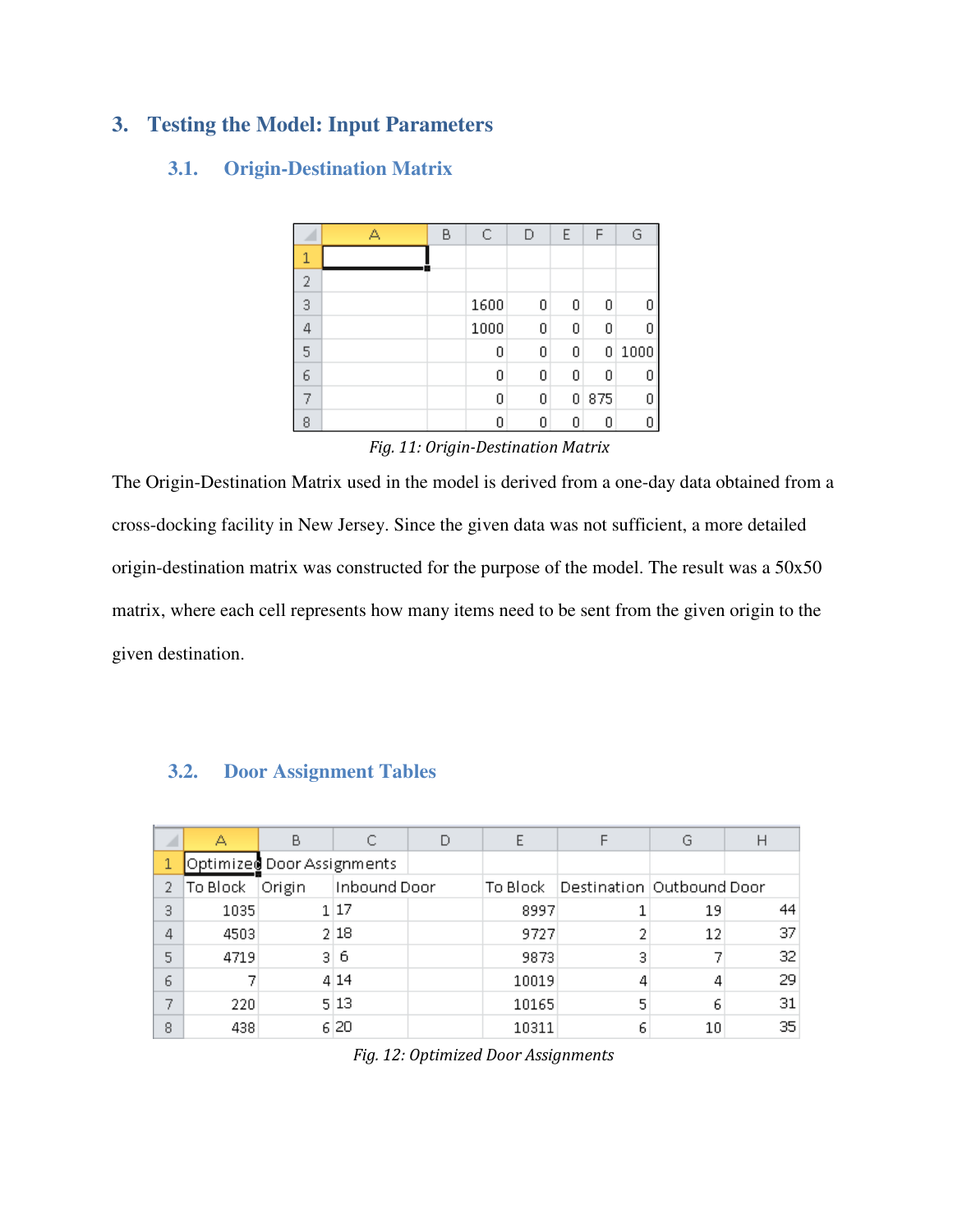|    |                         | В      |              | E     |                                        | G  |    |
|----|-------------------------|--------|--------------|-------|----------------------------------------|----|----|
|    | Random Door Assignments |        |              |       |                                        |    |    |
| 2. | To Block                | Origin | Inbound Door |       | To Block   Destination   Outbound Door |    |    |
| з  | 1035                    |        | 124          | 8997  |                                        | З  | 44 |
| 4  | 4503                    |        | 2 2 3        | 9727  | 2                                      |    | 37 |
| 5  | 4719                    |        | 3 11         | 9873  | 3                                      | 8  | 32 |
| 6  |                         |        | 41           | 10019 | 4                                      | 9  | 29 |
| ┑  | 220                     |        | 518          | 10165 | 5                                      |    | 31 |
| 8  | 438                     |        | 614          | 10311 | 6                                      | 13 | 35 |

#### *Fig. 13: Randomized Door Assignments*

Two different door assingment tables were used, namely the G3QAP-optimized and randomized door assignments. *To Block* refers to the block number as represented in the simulation model. *Origin* refers to the item's origin and *Inbound Door* refers to the item's assigned door. Likewise for *Destination* and *Outbound Door*. Since the simulation model can only assume a set of assignments at a time, the model was run twice: one with optimized assignments and the other with randomized assignments.

#### **3.3. Facility dimension, resources available, and other parameters**

The rest of the parameters are not imported from an Excel sheet, but rather inputted directly to the corresponding blocks inside the model. For your convenience, the summary of the rest of the parameters and where to change them is given in the following table.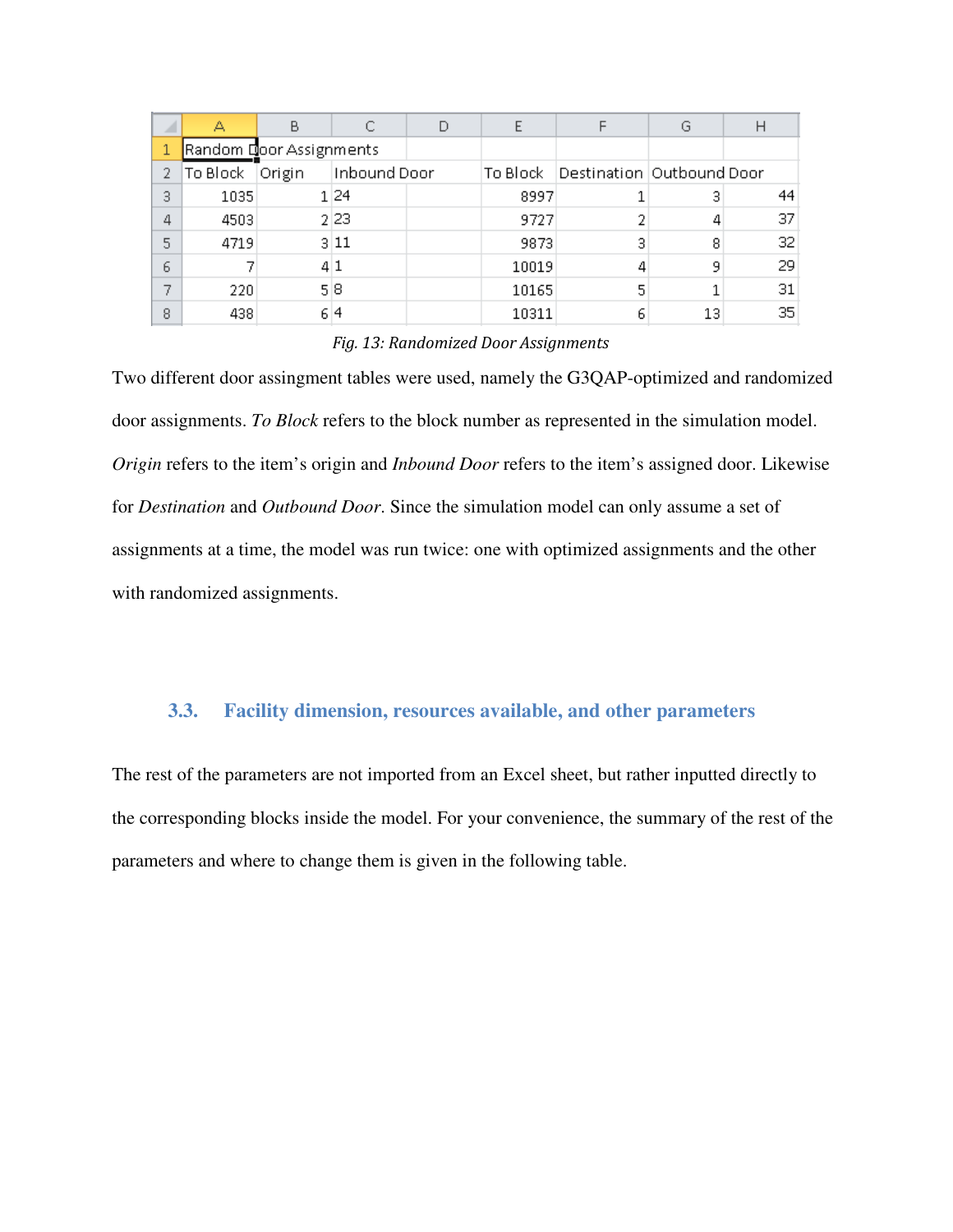| l Name                               | Value                              | <b>Corresponding block</b>                    |
|--------------------------------------|------------------------------------|-----------------------------------------------|
| Forklift Speed                       | 30 m/minute                        | 6248 Equation in Model Overview               |
| Distance between opposite doors      | 37.5 m                             | 6249 Equation in Model Overview               |
| Distance between adjacent doors      | 4 m                                | 6250 Equation in Model Overview               |
| l Available Forklifts                | 20                                 | 222 Resource Pool in Model Overview           |
| lAvailable Workers                   | 30                                 | 223 Resource Pool in Model Overview           |
| Maximum capacity of incoming trucks  | 2800 ft^3                          | 4912 Set in Create Trucks and Items           |
| Volume of incoming items             | 1, 2, or 6 ft^3 (equally probable) | 4909 Random Number in Create Trucks and Items |
| Maximum capacity of pallets*         | 80 ft^3                            | 1295 Constant in Inbound Door 1               |
| Unloading Time*                      | 0.01 minute/pallet                 | 1430 Activity in Inbound Door 1               |
| Maximum capacity of outgoing trucks* | 3000 ft^3                          | 9491 Constant in Outbound Door 1              |
| Loading Time*                        | 2*Volume / 60 minutes              | 9479 Equation in Outbound Door 1              |

*Fig. 14: Summary of Parameters* 

# **4. Testing the Model: Outputs**

Sample outputs of the current model are summarized in the following table.

| <b>Sample Outputs</b>            |                    |         |
|----------------------------------|--------------------|---------|
| Output                           | Optimized   Random |         |
| Distance Traveled (m)            | 4713.9             | 7114.97 |
| Forklift Utilization             | 0.47139            | 0.71    |
| l Workers Utilization            | 0.312              | 0.31    |
| Average Item Cycle Time (minute) | 198.92             | 297.63  |

*Fig. 15: Sample Outputs* 

As expected, the total distance traveled by the forklifts inside the facility under the optimized door assignments is much less than that under the randomized assignments. Moreover, because the simulation finishes earlier in the former scenario, the forklift utilization is also less than that of the latter. Consequently, average item cycle time is also less in the former scenario, as less distance needs to be traveled and thus items exit the simulation faster.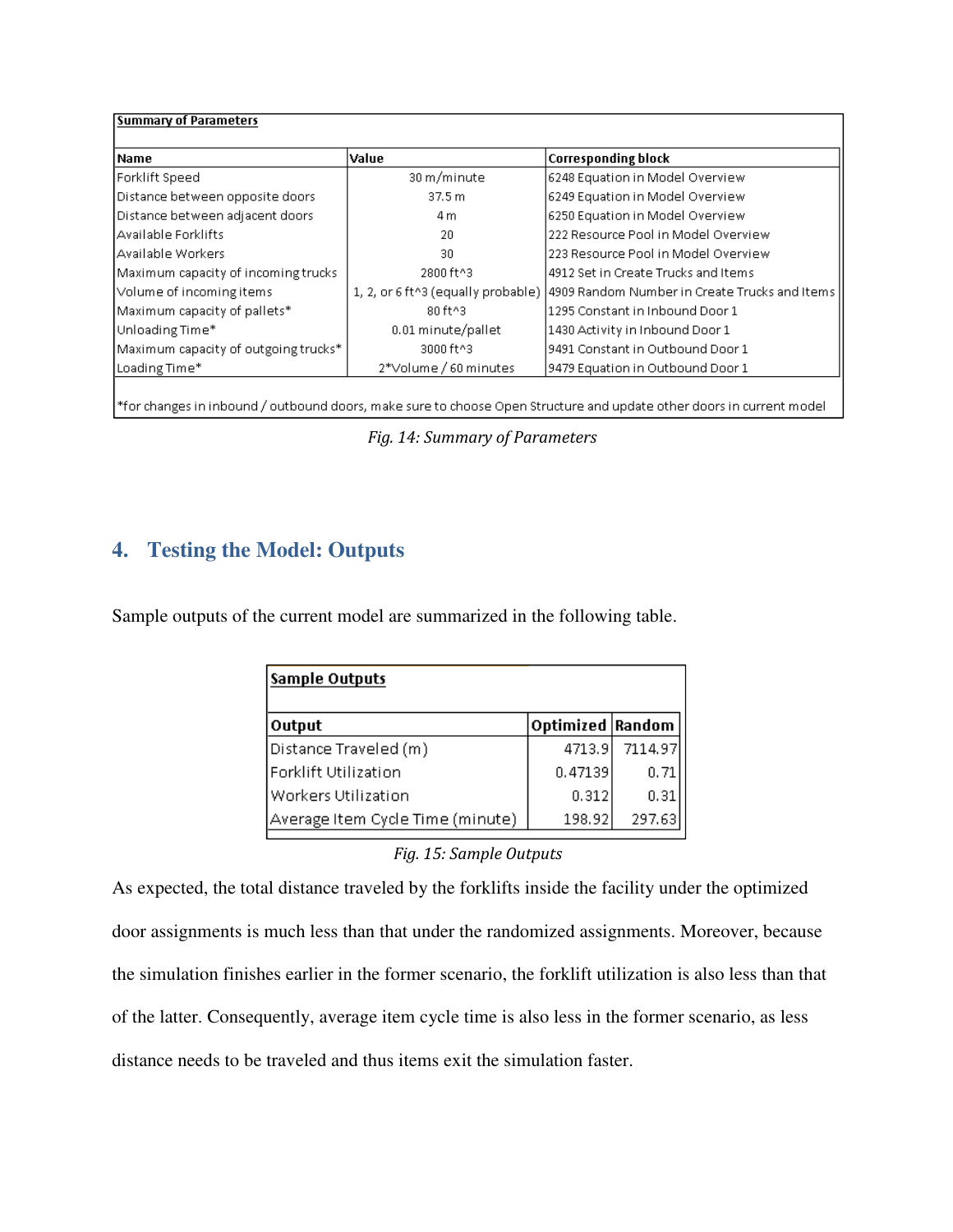# **5. Future Model**

The following implementations should be considered in refining the model in the future:

- 1. Optimizing the door assignments internally in ExtendSim.
- 2. Introducing the "Weight" attribute. This will then act as another constraint for truck's capacity, in addition to the "Volume" attribute.
- 3. Enlarging the model to 200x200.
- 4. Adding more performance measures and tabulating them on the display for presentation purposes.
- 5. Tabulating all the input parameters on the model overview to facilitate any parameter adjustments, thereby reducing the need to browse through the respective blocks in order to change a given parameter.
- 6. Adding the "adjacent truck loading" mechanism, which puts the outgoing truck next to an inbound truck whose items mostly go to a particular destination.
- 7. Enabling the user to toggle between different staging, sorting, or any kinds of operation that have multiple implementations.

#### **6. References**

[1] - U.M. Apte and S. Viswanathan (2000), "Effective cross docking for improving distribution efficiencies," International Journal of Logistics, Vol.3, pp.291-302.

[2] - U.M. Apte and S. Viswanathan (2002), "Strategic and technological innovations in supply chain management," International Journal of Manufacturing Technology Management, 4: 264- 282.